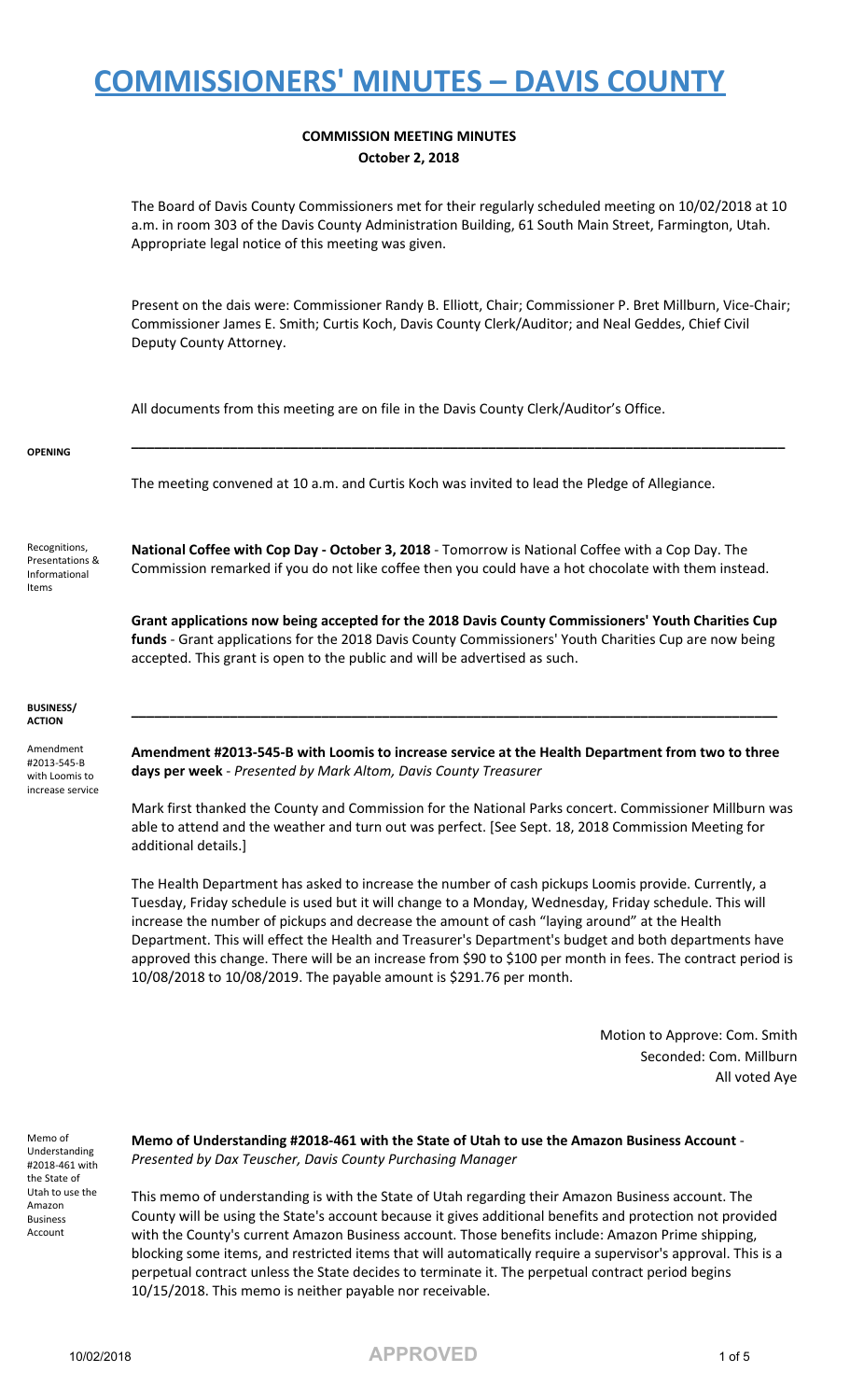Motion to Approve: Com. Smith Seconded: Com. Millburn All voted Aye

Agreement #2018-462 with Johnson Controls Fire Protection LP

**Agreement #2018-462 with Johnson Controls Fire Protection LP** - *Presented by Chief Deputy Arnold Butcher, Davis County Sheriff's Office*

This renewed agreement is with Johnson Controls Fire Protection for the annual testing of the fire protection systems at the Justice Center Complex. It is a proprietary agreement as well because Johnson has all the software and equipment needed for the tests. The contract period is 09/01/2018 to 08/31/2023. The payable amount is \$4,924.90 annually.

> Motion to Approve: Com. Millburn Seconded: Com. Smith All voted Aye

Agreement #2018-463 with DW Towing, Inc. to service the North

Agreement #2018-464 with Ty's Towing and Garage Inc. servicing the North and South

**Agreement #2018-463 with DW Towing, Inc. to service the North** - *Presented by Chief Deputy Arnold Butcher, Davis County Sheriff's Office*

This is one of the last of the towing company contracts. As mentioned before, the towing companies have been well vetted. They will be servicing the northern part of the County. The contract period is 07/01/2018 to 06/30/2019. This agreement is neither payable nor receivable.

> Motion to Approve: Com. Millburn Seconded: Com. Smith All voted Aye

**Agreement #2018-464 with Ty's Towing and Garage Inc. servicing the North and South** - *Presented by Chief Deputy Arnold Butcher, Davis County Sheriff's Office*

This is one of the last of the towing company contracts. Just like above, this company has been well vetted. They will be servicing the northern and southern part of the County. The contract period is 07/01/2018 to 06/30/2019. This agreement is neither payable nor receivable.

Following the vote, the Commission asked why the towing agreements have to be renewed every year. Neal Geddes answered since there are so many regulations surrounding towing companies, the contracts are renewed annually to make sure the towing company is up to date on the regulations. While the process has taken a lot of time this year, partially because not all applications were filled out properly, the hope is next year will go smoother since it will be more like a renewal process then creating a new contract. The Commission also asked how often the the rotation list is gone through within a year. Chief Butcher explained that while the list is long, some of the contracts are for parent companies legally operating different business licenses for individual trucks.

> Motion to Approve: Com. Millburn Seconded: Com. Smith All voted Aye

Agreement #2018-465 with Davis High Lacrosse for winter lacrosse training

**Agreement #2018-465 with Davis High Lacrosse for winter lacrosse training** - *Presented by Mike Moake, Davis County Legacy Events Center Marketing*

During the winter months, the girls and boys lacrosse teams from Davis High use the Legacy Events Center for their training. The contract period is 11/13/2018 to 02/20/2019. The receivable amount is \$2,376.

10/02/2018 **APPROVED** 2 of 5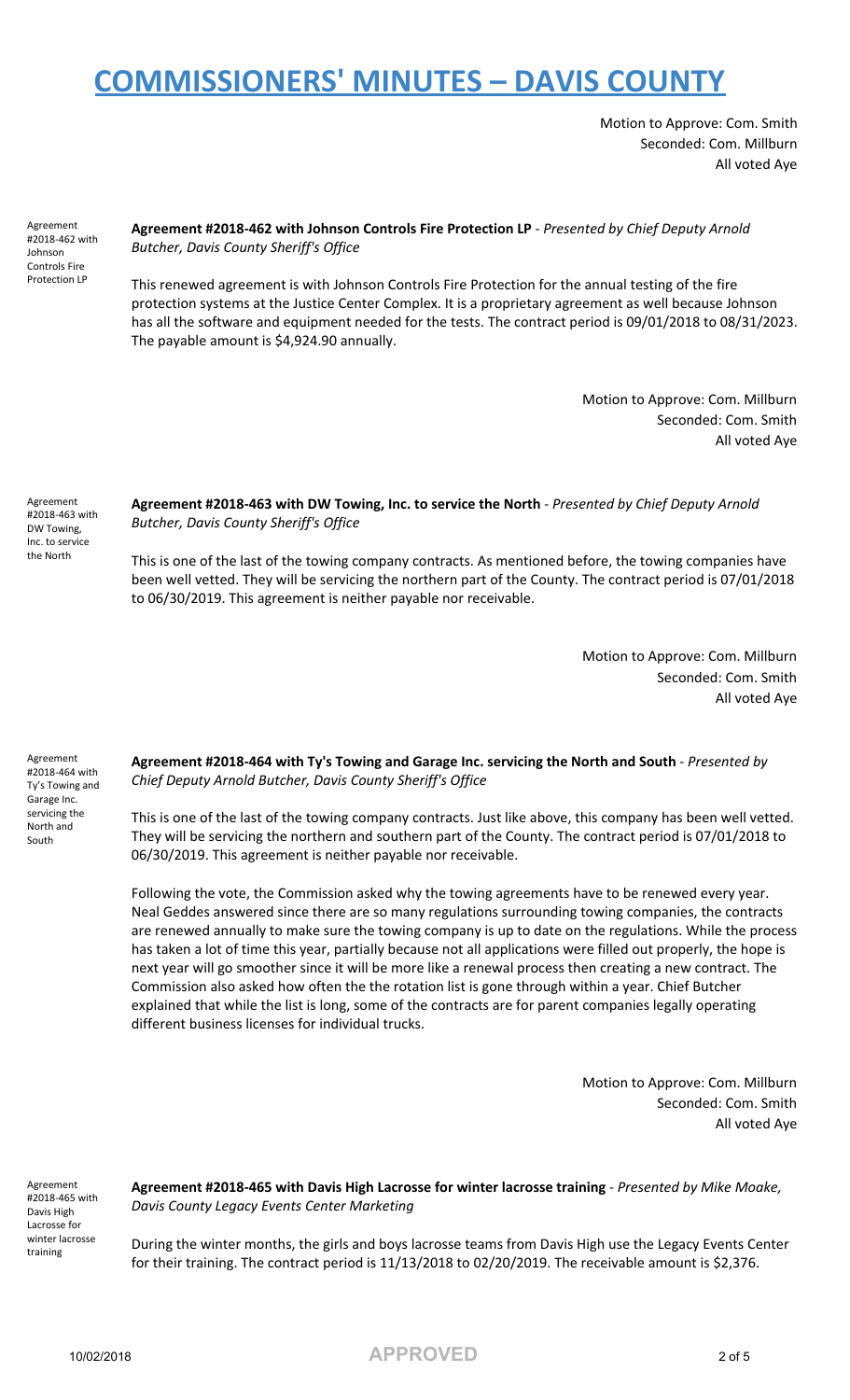Motion to Approve: Com. Smith Seconded: Com. Smith All voted Aye

Agreement #2018-466 with Soccer Management Company for the "Davis County Cup"

**Agreement #2018-466 with Soccer Management Company for the "Davis County Cup", a regional soccer tournament** - *Presented by Mike Moake, Davis County Legacy Events Center Marketing*

The Soccer Management Company is based out of Virginia but runs what is called the "Davis County Cup". This tournament is held over Labor Day weekend and will draw people and teams from all across the West. The contract period is 08/28/2019 to 09/02/2019. The amount is \$2,559.

> Motion to Approve: Com. Smith Seconded: Com. Millburn All voted Aye

Agreement #2018-467 with USA Gymnastics for a regional trampoline and tumbling competition

**Agreement #2018-467 with USA Gymnastics for a regional trampoline and tumbling competition** - *Presented by Mike Moake, Davis County Legacy Events Center Marketing*

The Legacy Events Center is the home for USA Gymnastics in Utah. This particular competition is a regional trampoline and tumbling competition. The contract period is 01/10/2019 to 01/12/2019. The receivable amount is \$2,965.

Following the vote, the Commission asked how the competition is laid out in the Legacy Events Center and how well the space is utilized. Mike elaborated that every year the layout is different but generally the tumbling is close to the bleachers while the trampolines are a little further away. He also said they use the entire space and could even use a little more for the athlete warm up space. He further added that USA Gymnastics likes using our space because it allows the spectators to view multiple events at once rather than having to move to different areas.

> Motion to Approve: Com. Smith Seconded: Com. Millburn All voted Aye

Agreement #2018-468 with USA Wrestling Utah for a JV high school wrestling tournament

**Agreement #2018-468 with USA Wrestling Utah for a junior varsity (JV) high school wrestling tournament** - *Presented by Mike Moake, Davis County Legacy Events Center Marketing*

This is the final contract for the [2018-2019 USA Wrestling Utah schedule]. It is a JV high school regional wrestling tournament. The contract period is 11/30/2018 to 12/01/2018. The receivable amount is \$3,375.

> Motion to Approve: Com. Millburn Seconded: Com. Smith All voted Aye

Request Appointment of Russell Lindberg to the DC Planning Commission

**Request Appointment of Russell Lindberg to the Davis County Planning Commission** - *Presented by Jeff Oyler, Davis County Planning Manager*

Jeff first commented that Neal Geddes looks like Cody Bellinger, [the Dodgers baseball team's first basemen,] and added it was a great game last night.

The Planning Commission has been short a member for a little while and they have found an individual they feel would be a good addition. Russell Lindberg, of Kaysville, is a well-respected person and has a lot of experience in the planning arena. He served on the Kaysville Planning Commission for six years, where he did a good job, and worked on active transportation issues at the city level. For these reasons, the Planning Commission feels Russell will be a wonderful addition to their Commission.

10/02/2018 **APPROVED** 3 of 5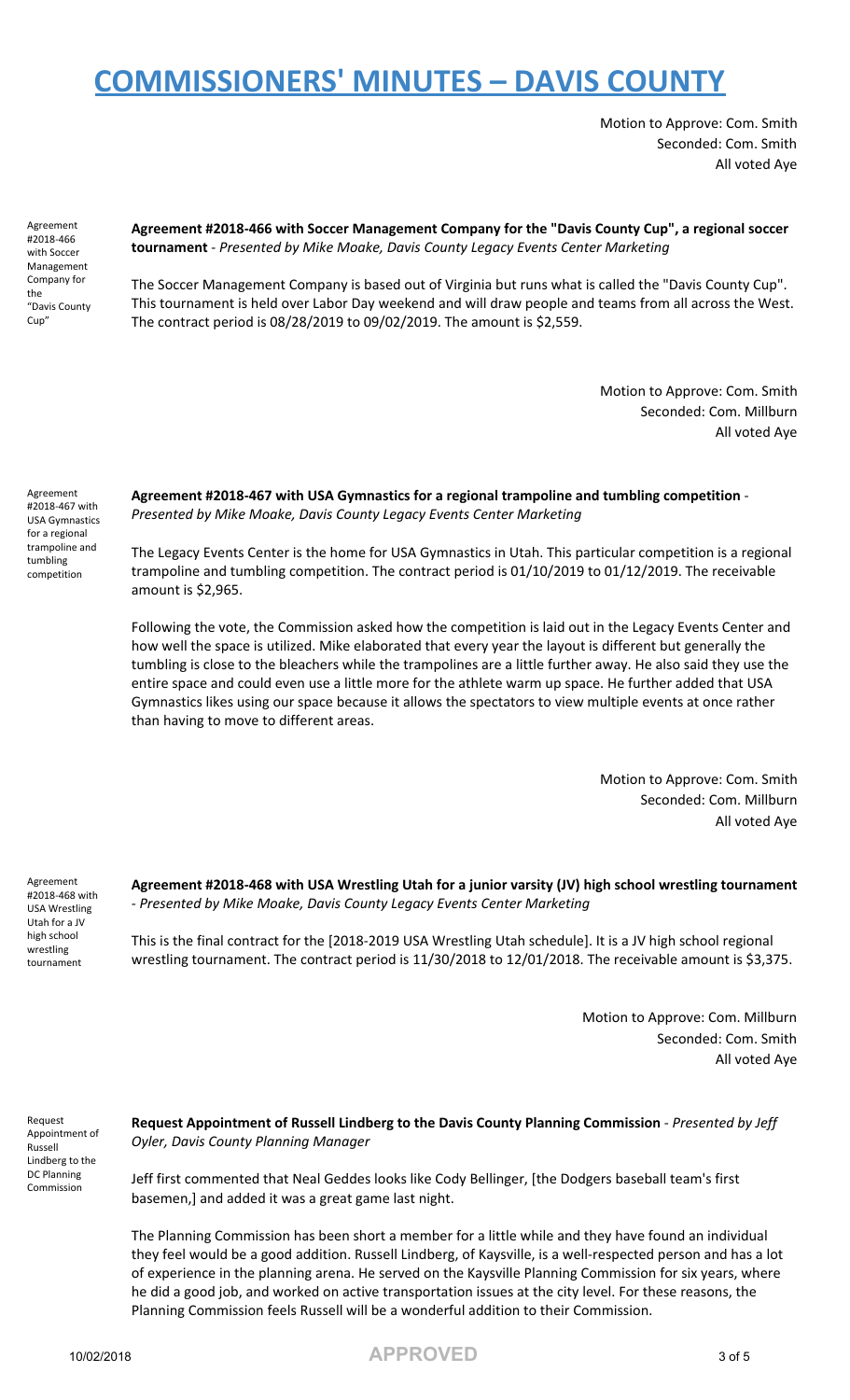Commissioner Millburn, who is heavily involved in the County's transportation concerns, thanked Jeff for the time that went in to finding someone to fill the vacancy. He also had the opportunity to speak with Russell and agrees that he will make a great addition as an example of volunteer engagement and for the active transportation concerns. The appointment period is for a five-year term from 10/02/2018 to 10/01/2023. This appointment is neither payable nor receivable.

> Motion to Approve: Com. Millburn Seconded: Com. Smith All voted Aye

|                                               | Commissioner Millburn moved to recess to Board of Equalization. Commissioner Smith seconded the motion. All voted Aye.                                                                                                                                                 |
|-----------------------------------------------|------------------------------------------------------------------------------------------------------------------------------------------------------------------------------------------------------------------------------------------------------------------------|
| <b>BOARD OF</b><br><b>EQUALIZATION</b>        |                                                                                                                                                                                                                                                                        |
| Property Tax<br>Register                      | Property Tax Register matters were presented by Curtis Koch, Davis County Clerk/Auditor as follows.                                                                                                                                                                    |
|                                               | Under Auditor adjustments are two reports detailing various recommended approve appeals and various<br>no change in value appeals. Under Abatements, is a report with various abatements. Under Corrections is a<br>substantial list of corrections for consideration. |
|                                               | Motion to Approve: Com. Millburn<br>Seconded: Com. Smith<br>All voted Aye                                                                                                                                                                                              |
|                                               | Commissioner Millburn moved to reconvene Commission Meeting. Commissioner Smith seconded the motion. All voted Aye.                                                                                                                                                    |
| <b>CONSENT</b><br><b>ITEMS</b>                |                                                                                                                                                                                                                                                                        |
| <b>Check Registers</b>                        | <b>Check Registers</b>                                                                                                                                                                                                                                                 |
|                                               | Check Registers were approved.                                                                                                                                                                                                                                         |
|                                               | Motion to Approve: Com. Millburn<br>Seconded: Com. Smith<br>All voted Aye                                                                                                                                                                                              |
| Indigent<br>Hardship<br>Abatement<br>Register | <b>Indigent Hardship Abatement Register</b>                                                                                                                                                                                                                            |
|                                               | The Indigent Abatement Register for the following names were presented for approval:                                                                                                                                                                                   |
|                                               | <b>Stanford Petersen</b>                                                                                                                                                                                                                                               |
|                                               | Motion to Approve: Com. Smith<br>Seconded: Com. Millburn<br>All voted Aye                                                                                                                                                                                              |
|                                               | Alan L Tanner                                                                                                                                                                                                                                                          |
|                                               | Motion to Approve: Com. Smith<br>Seconded: Com. Millburn<br>All voted Aye                                                                                                                                                                                              |

10/02/2018 **APPROVED** 4 of 5